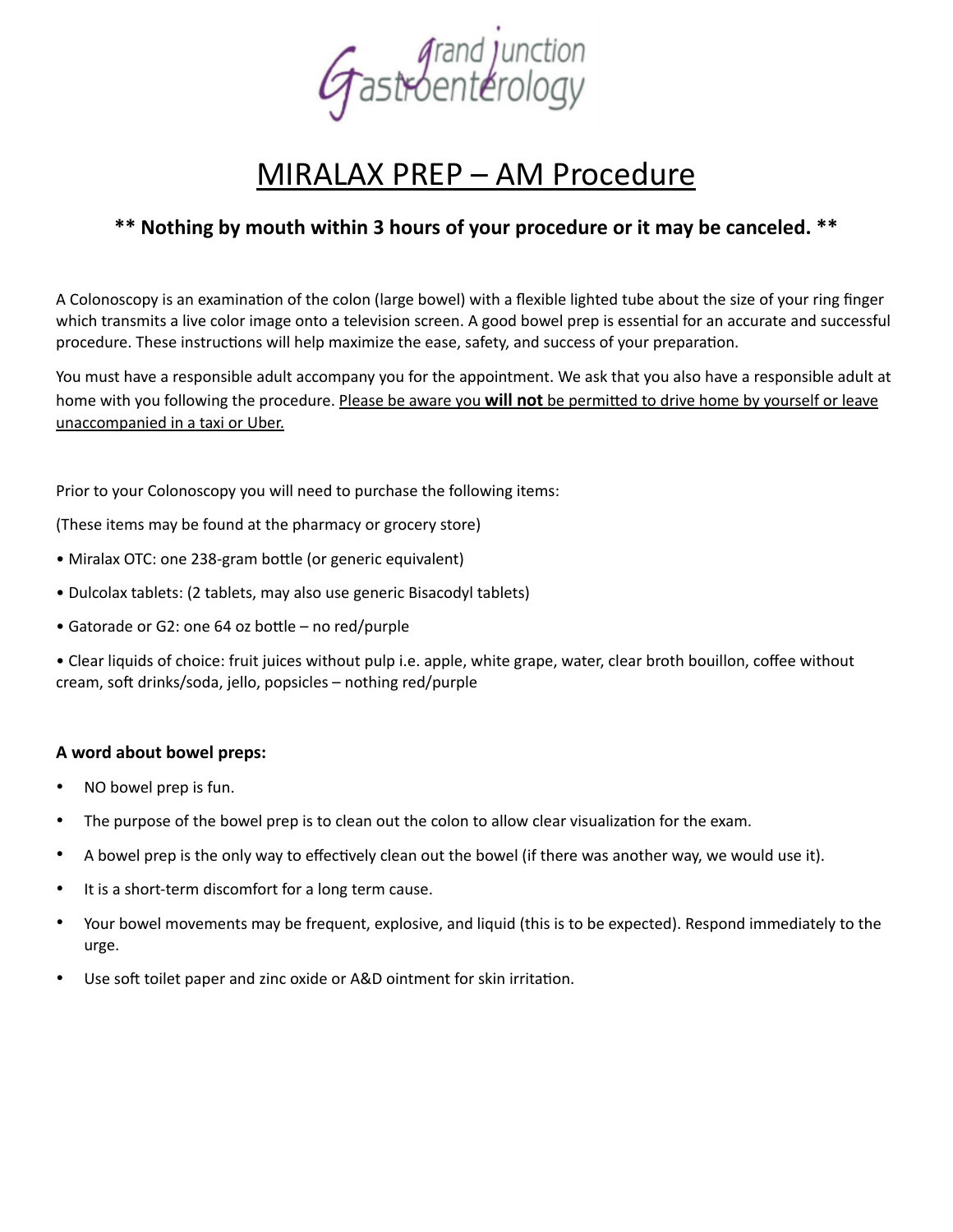## **Preparing for Your Colonoscopy**

#### **Three days before:**

• Do not eat popcorn, seeds, nuts, multigrain bread, salad, corn, cheese, or high-fiber foods for the three days before the procedure.

• Stop taking anti-diarrheal medications and all fiber supplements, as this makes the bowel prep easier and cleaner.

#### **Two days before:**

• Clear Liquids all day two days before the procedure. No solid food.

#### **One day before:**

- Clear Liquids all day on the day before the procedure. No solid food.
- Mix the 238 grams of Miralax powder with 64 oz of Gatorade. Refrigerate.
- The evening prior to the procedure, between 4:00-6:00 pm, take 2 Dulcolax tablets with a full glass of water.

• At 6:00 pm, drink one 8 oz glass of the of the 64oz Miralax/Gatorade mix. Repeat every 15 minutes until you have finished half or 32 oz of the 64 oz mix (about 1 hour). Refrigerate remaining 32 oz of mixture.

#### **Day of Colonoscopy:**

- The morning of your procedure, 5 hours before your procedure, drink one 8oz glass of the remaining 1 liter/32 oz Miralax/Gatorade mix. Repeat every 15 minutes until the entire 1 liter/32 oz mix is finished (about one hour)
- If you have a very early procedure or are driving a long distance, the two doses of Miralax may be completed the night before (over a 3-4 hour period), but please be aware that the best bowel preps are achieved by splitting the doses into the night before and morning of the procedure. The more time that elapses between when you finish your bowel prep and when you have the colonoscopy, the worse your bowel prep may be.
- Nothing by mouth within 3 hours of your procedure or it may be canceled.
- Heart, blood pressure or seizure medication may be taken with small sips of water, up to two hours prior to the procedure.

**Note:** For patients with an artificial heart valve, pacemaker, an internal defibrillator, or those taking Coumadin, Warfarin, or Plavix, please consult with your physician regarding specific instructions\*\*\*

## **Frequently Asked Questions**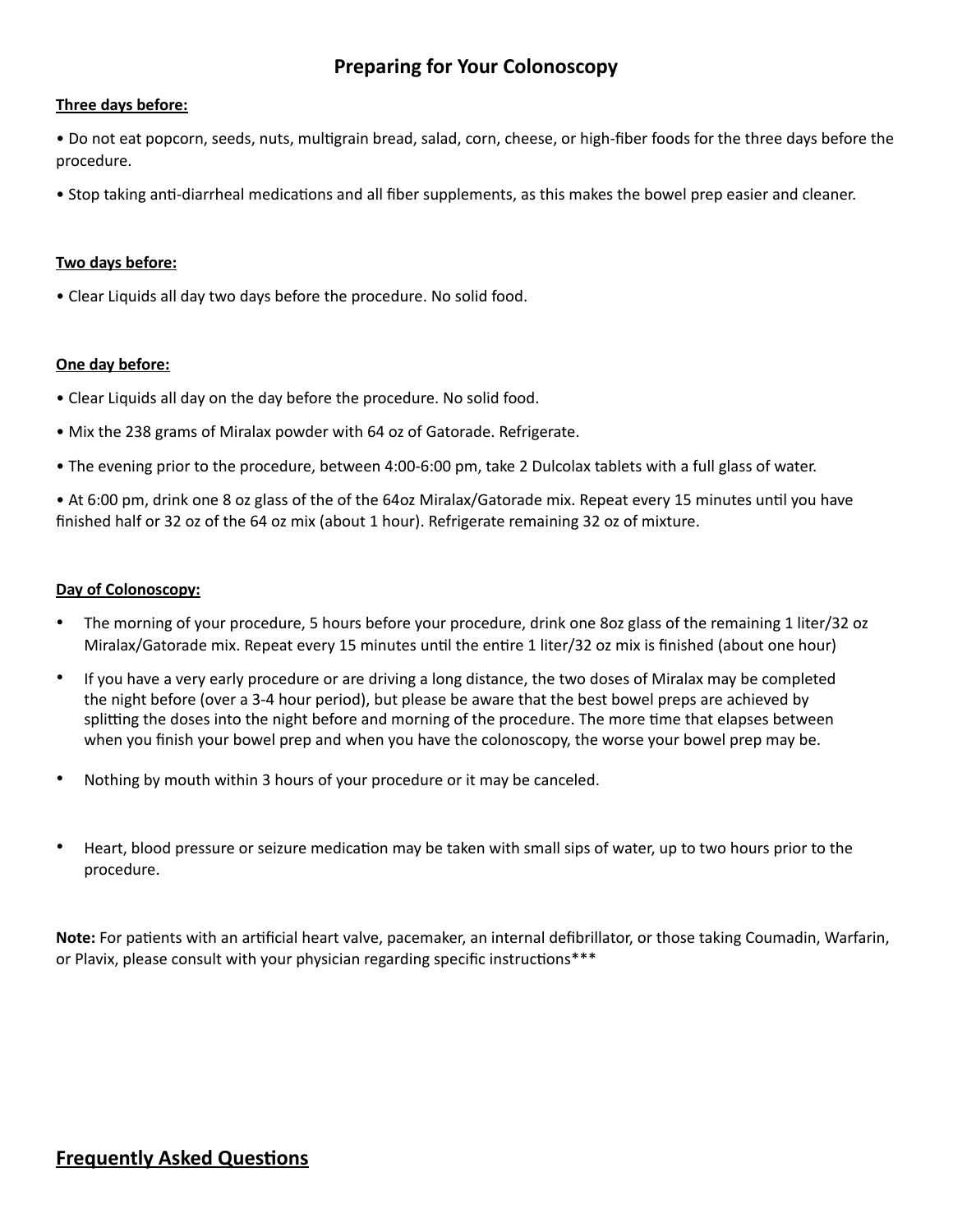What is a clear stool?

A clear stool can have a slight tint of yellow or brown. It will be completely transparent and will not contain any solid matter. At the completion of the prep If it is brown or solid, please contact scheduling to discuss the situation.

I am not having bowel movements, what should I do?

Bowel movements can take up to 5-6 hours to start after beginning the prep. Be patient, continue to drink liquids, and proceed with the second dose of the bowel prep as directed. If you are still not seeing results, you will need to reach your physician's office after 7:30 AM for further instructions.

The prep is making me nauseated, what should I do?

If you develop nausea or vomiting, slow down the rate at which you drink the solution. Please attempt to drink all of the laxative solution even if it takes you longer. If vomiting persists, or you are not able to finish the preparation, stop the preparation and call your physician's office for further instructions.

What are some high fiber foods I should avoid?

Raw fruits and vegetables are typically high in fiber, as well as nuts, seeds, whole grain breads and beans and lentils.

What are some good options for low fiber foods?

Choose white bread and white rice for lower fiber options, as well as pastas made with white flour. Chicken, fish, dairy and eggs are also low in fiber and good choices for foods 2-3 days before you begin your prep.

If I eat popcorn or seeds 3 days before my procedure do I need to reschedule?

You will not need to reschedule your procedure however, the seeds or nuts may cause a difficulty in screening and require a need for rescreening. If you have eaten a large number of seeds or nuts, you may want to contact the nurse or physician.

What is clear liquid?

Clear liquids you may have: Clear broth, apple juice, white grape juice, colas, coffee, tea, jello, popsicles, water, or any other clear liquid that if you hold it up to light you can see through it. Avoid the colors red and purple. Coffee creamer and milk or milk products are not considered a clear liquid.

Can I drink ALCOHOL on the liquid diet?

Alcohol is not allowed as part of the liquid diet.

Can I continue to be on the liquid diet after I begin consuming the laxatives?

Yes, you may continue the liquid diet until you are directed to discontinue anything by mouth, which is typically 3 hours prior to the procedure.